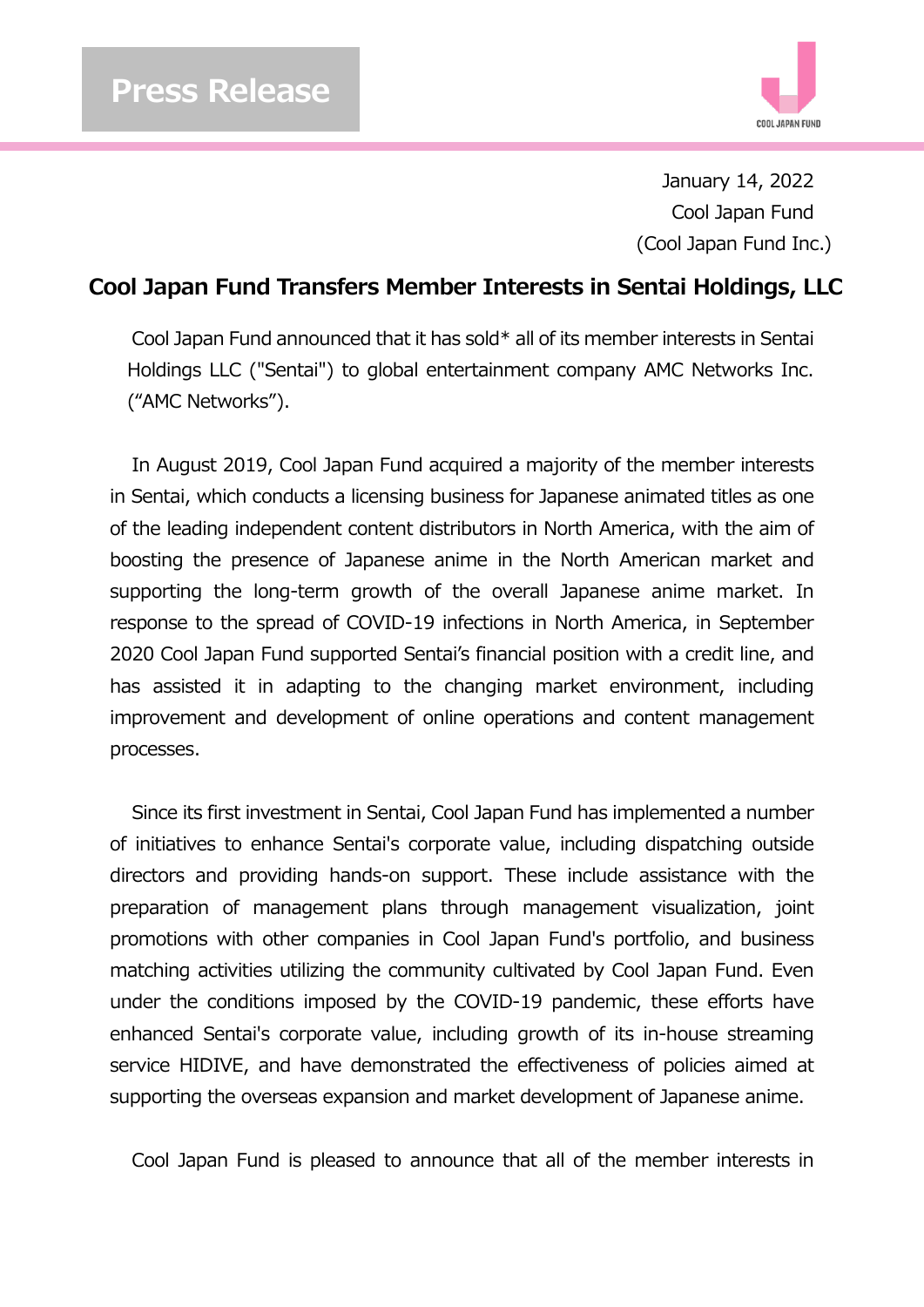Sentai have been sold to AMC Networks as a new owner of Sentai, which is poised the further growth , building on improvements in Sentai's corporate value through the efforts of Cool Japan Fund and opportunities provided by the Cool Japan Fund community as described above. AMC Networks is a global entertainment company known for its popular and critically-acclaimed content, including *The Walking Dead, Breaking Bad, Better Call Saul* and *Mad Men*, with a portfolio of targeted streaming and linear networks distributed around the world. Cool Japan Fund believes that with the partnership with AMC Networks, Sentai will continue to even further the growth of Japanese anime all over the world.

## **About Sentai Holdings, LLC**

| Established:        | : 2008                                               |
|---------------------|------------------------------------------------------|
| <b>Headquarters</b> | : Houston (United States)                            |
| Representative      | : John Ledford (CEO)                                 |
| <b>Business</b>     | : Distribution of Japanese Anime and Sale of Related |
| Merchandise         |                                                      |

## **Investment Details**

Authorized Investment : Approx. 3.2 billion yen / approx. 400 million yen (establishment of credit line) Amount Invested : Approx. 3.2 billion yen / approx. 100 million yen (loan execution) Investment Announcement Dates : August 1, 2019 / September 30, 2020 Cool Japan Fund Invests in North American Anime Group Led by Sentai Holdings [https://www.cj-fund.co.jp/files/press\\_190801-jp.pdf](https://www.cj-fund.co.jp/files/press_190801-jp.pdf) Cool Japan Fund and Founder Bolster Sentai Holdings, LLC, Which Licenses Japanese Anime in North America

[https://www.cj-fund.co.jp/files/press\\_200930-jp.pdf](https://www.cj-fund.co.jp/files/press_200930-jp.pdf)